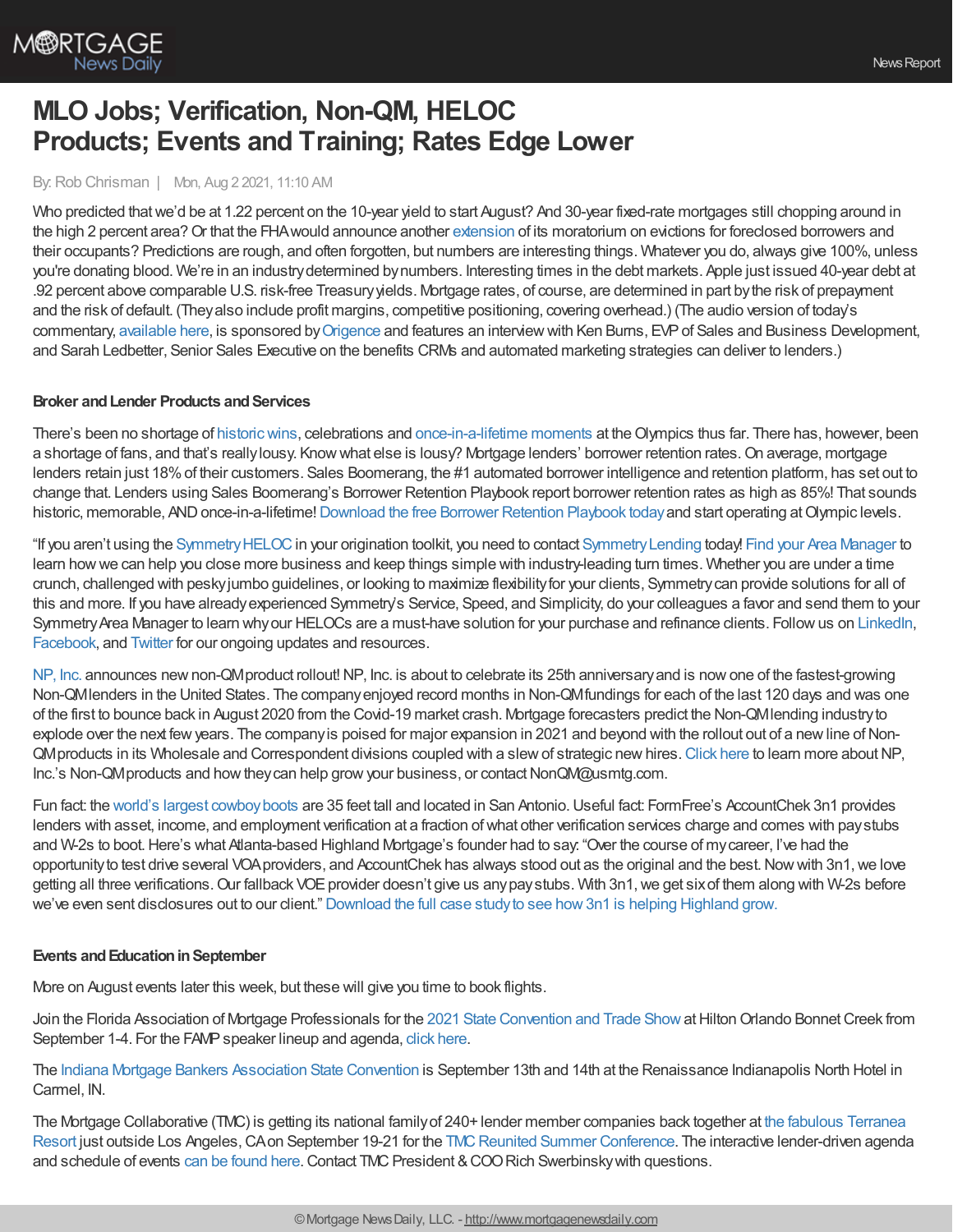

The Five Star [Conference](https://fivestarglobal.swoogo.com/FSC2021) and Expo is all-in, and committed to the mission of preserving and protecting the American dream of homeownership, September 19-20 at the Hyatt Regency in Texas.

CUMA's Annual Conference is in-person celebrating its 25th year of serving mortgage-lending credit unions.Reconnect and recharge at CUMA's LIVE WIRE25, September 12-15 in Washington D.C.Click [here](https://web.cvent.com/event/fa24d451-55ba-4de9-99b9-47087a510e3d/summary?RefId=acuma001) for conference details and registration information.

Registration is open for the MISMO Fall Summit, September 20-24 in Washington, DC. This in person event is focused on Achieving Interoperability: The Path Ahead. Highlights include educational sessions and collaborative meetings on key real estate finance standards and initiatives, networking events, Co-located events including MISMO Boot Camp and Commercial MISMO Workshop. Sign up by Aug. 20, 2021, for earlyregistration discounts.

The AIME Fuse 2021 National Conference: the largest nationwide gathering of independent mortgage professionals in the country, happening at the Bellagio Hotel & Casino in Las Vegas is on Friday, September 24, and Saturday, September 25!

Start registering today for the MBAC 65th [Convention](https://lp.constantcontactpages.com/cu/SxvnMxQ) October 4-6 in Wilmington, NC at the Hotel Ballast. Members can take advantage of Early Bird Discounts: contact Robin Weyrens (704-557-0204).

Registration is open for the 6th Annual Freddie Mac CONNECT virtual industry conference, October 5 - 6, 2021. RSVP now to save your spot.

The MBANJ Regional [Conference](https://pheedloop.com/2021rc/site/21rchome/) of MBAs, "Simply The Best", is back and in-person on October 3rd -7th at the Hard Rock Casino Hotel in AC.

OnOctober 16th in San Diego right before MBA's Annual Convention &Expo, there is a full dayevent (the [mPowering](https://www.mba.org/conferences-and-education/event-mini-sites/mpowering-you) You Summit) you can join the conversation and be part the mPower movement.

The MBA's Annual [Conference](https://www.mba.org/store/events/meetings/meeting/convention/annual-convention-and-expo?) is in San Diego from October 17-20!

Mark your calendars: Mortgage Bankers Association of Kentucky Education Conference is November 3rd at the Galt House in Louisville; Registration will open in earlyAugust.

While we're talking about training & education, don't forget that the Mortgage Bankers Association offers the MBA's Path to Diversity & Inclusion [Scholarship.Use](https://www.mba.org/news-research-and-resources/diversity-equity-and-inclusion/path-to-diversity-scholarship?) the funds towards your education and to sharpen your loan admin skills. The program enables employees from diverse backgrounds to advance their professional growth and career development through education and training. Scholarship recipients will receive a voucher to cover conference registration fees or course registration fees, up to a maximum of \$2,000, for anyof the qualified MBAEducation programs and courses listed below. Applicants must be currentlyemployed byan MBAmember firm or state MBAmember firm, and have two years of experience in the mortgage industry, or some equivalent in real estate finance experience or training. Applicants can be awarded the scholarship once per calendar year and up to three times in their career. For more information on MBA's Diversityand Inclusion commitment, visit the [Diversityand](https://www.mba.org/news-research-and-resources/diversity-equity-and-inclusion) Inclusion Resource Center.

# **Capital Markets**

What is the narrative we want to push about the economy and its impact on the bond market? Are we going to have new variants of COVID for the rest of our lives? Recent economic data highlights that demand continues to exceed supplyin manyareas of the U.S. economyand that policymakers are divided on what actions are needed to return things to "normal." During the last cycle, policymakers couldn't explain whyinflation was so lowdespite the lowest unemployment rate in decades and nowtheystruggle with understanding the current situation where there is still slack in the labor market and inflation that mayor maynot be on a tear. Mortgage rates remain low**as the calendar inches closer tothe start of school andthe full expirationof enhancedjobless benefits.**

U.S. economic output measured by GDP has officially surpassed pre-pandemic levels, but is still somehow missing expectations due to a decline in government spending and supply chain bottlenecks that have depleted inventories. To close last week, we saw that June personal income and spending both increased more than expected while employment costs showed a smaller than expected increase for Q2. The PCEyear-over-year inflation figure came in at 3.5 percent for June which is the largest annual gain since 1991. The Universityof Michigan Consumer Sentiment Surveyposted the second highest pandemic-era reading while the Chicago PMI approached its high from May.

The Federal Open MarketCommittee (FOMC) did not make anymajor policychanges following lastweek's meeting and Chair Powell identified multiple views as to when the committee should begin to reduce the Fed's balance sheet at his press conference following the meeting. We did have some "taper talk" in the form of St. Louis Fed President James Bullard saying markets are "verywell prepared"for the central bank to start paring back asset purchases in the fall. He added that he'd like to see the asset purchases program end by "the first quarter of next year,"which is faster than has been suggested byother Fed officials. **Economists expect the committeewill announce a**